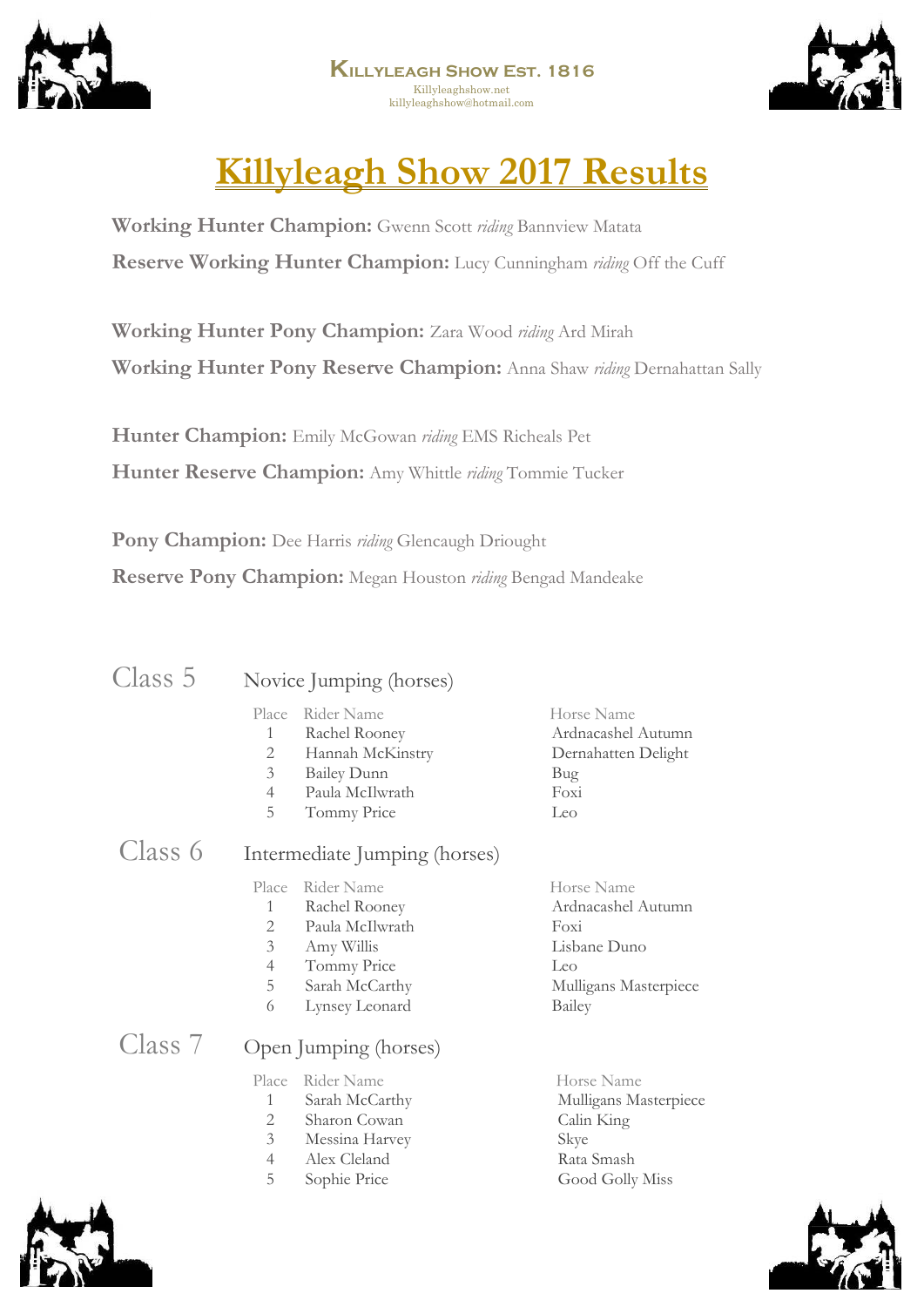

Killyleaghshow.net killyleaghshow@hotmail.com



|          | 6                                                                                                          | Olivia McMath                                                                                                                      | Arabella                                                                                                                    |
|----------|------------------------------------------------------------------------------------------------------------|------------------------------------------------------------------------------------------------------------------------------------|-----------------------------------------------------------------------------------------------------------------------------|
| Class 8  |                                                                                                            | Novice Jumping (ponies)                                                                                                            |                                                                                                                             |
|          | Place<br>$1 \quad$<br>1<br>$\mathbf{1}$                                                                    | Rider Name<br>Elsa McCallum<br>Grace Gorman<br>Lucy Byrne                                                                          | Horse Name<br>Burberry<br>Riley<br>Singing Sandy                                                                            |
| Class 9  |                                                                                                            | Intermediate Jumping (ponies)                                                                                                      |                                                                                                                             |
|          | Place<br>$\mathbf{1}$<br>$\mathbf{1}$<br>$\mathbf{1}$<br>$\mathbf{1}$<br>$\mathbf{1}$<br>$\mathbf{1}$<br>1 | Rider Name<br>Sam Hamilton<br>Meghan Murray<br>Alex Turley<br><b>Bailey Dunn</b><br>Elsa McCallum<br>Elsa McCallum<br>Niamh Martin | Horse Name<br>Cregcan Lady<br>Annie<br>Summer<br>Fred<br>Locarno<br>Burberry<br>Mix 'n' Match                               |
| Class 10 |                                                                                                            | Open Jumping (ponies)                                                                                                              |                                                                                                                             |
|          | Place<br>1                                                                                                 | Rider Name<br>Rachael Kerr                                                                                                         | Horse Name<br>Hughie Boss                                                                                                   |
| Class 11 |                                                                                                            | WHP 60cms                                                                                                                          |                                                                                                                             |
|          | Place<br>$\mathbf{1}$<br>2<br>3<br>$\overline{4}$<br>5<br>6                                                | Rider Name<br>Ellen McDonald<br>Charlott Wilson<br>Oliver Kinnear<br>Hannah Boyfield<br><b>Ben Cousins</b><br>Sam Hamilton         | Horse Name<br>Green Field Apache<br>Princess Panda<br>Millcroft Gilgamesh<br>Linsky Lady<br>Salbrook Yarona<br>Cregcan Lady |
| Class 12 |                                                                                                            | WHP 70cms                                                                                                                          |                                                                                                                             |
|          | Place<br>1<br>$\overline{2}$<br>3<br>$\overline{4}$                                                        | Rider Name<br>Anya Teuton<br>Lara Kelly<br>Hannah Boyfield<br>Niamh Mathieson                                                      | Horse Name<br>Shooting Star<br>Milford Spectacular<br>Linsky Lady<br>Pixie                                                  |

# Class 13 WHP 80cms

Place Rider Name<br>
1 Zara Sharvin<br>
Polly Zara Sharvin 2 Lara Kelly Milford Spectacular<br>3 Eva McClurg Raford Jack Eva McClurg 4 Zara Wood Rathcline Supreme 5 Thomas Murphy Legend H/C<br>6 Lucy Selby Lough Derg l Lough Derg May Fly

5 Zara Sharvin Peppermint<br>6 Megan Houston Magic Man 6 Megan Houston Magic Man



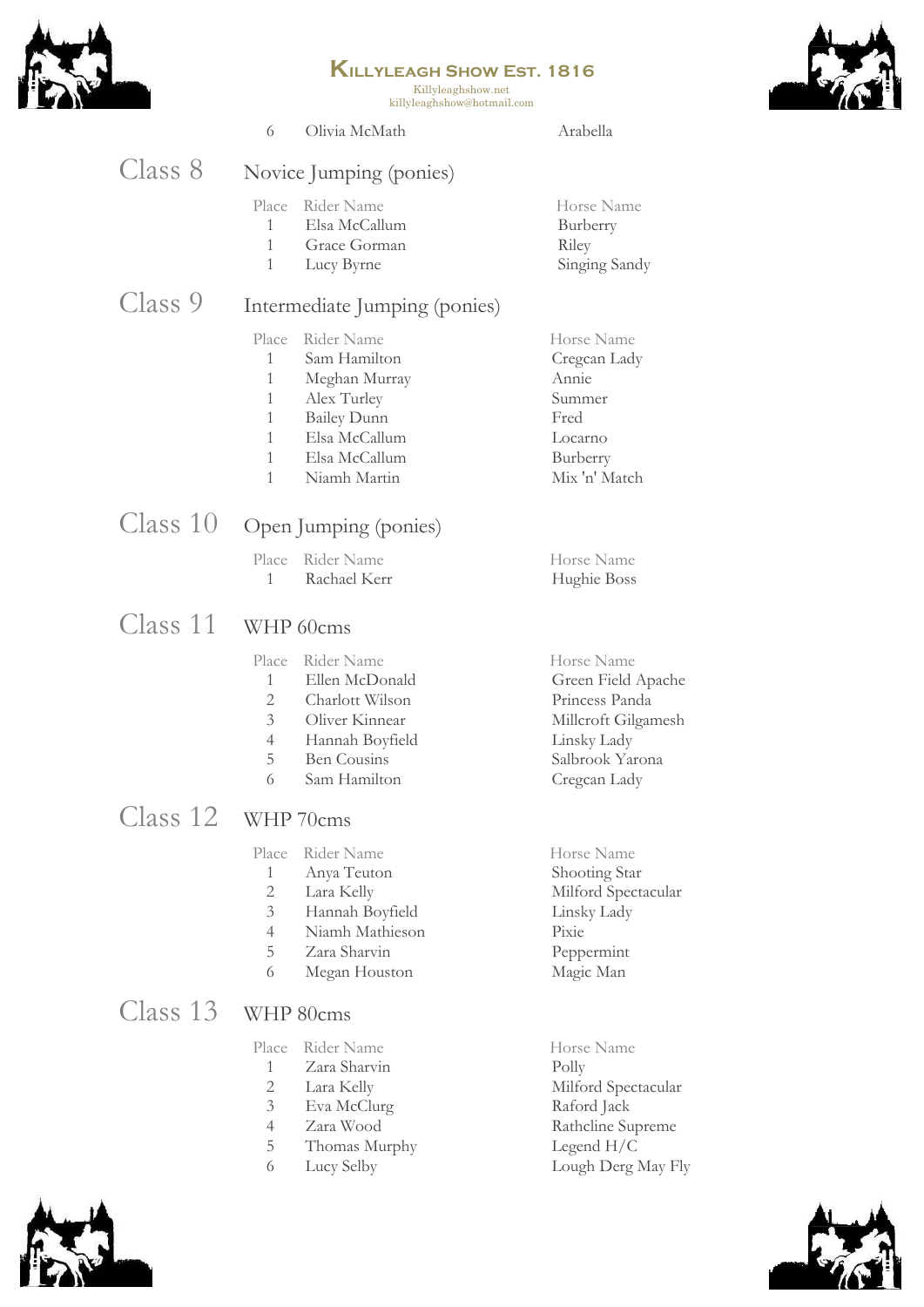

#### **Killyleagh Show Est. 1816** Killyleaghshow.net killyleaghshow@hotmail.com



## Class 14 WHP 90cms

|                | Place Rider Name | Horse Name           |
|----------------|------------------|----------------------|
|                |                  |                      |
|                | Zara Wood        | Ard Mirah            |
| 2              | Anna Shaw        | Dernahatten Sally    |
| 3              | Eva McClurg      | Raford Jack          |
| $\overline{4}$ | Jessica Nelson   | Ballnashallag        |
| 5.             | Katie Murdock    | Ballymacashen Jolene |
| 6              | Lucy Selby       | Lough Derg May Fly   |
|                |                  |                      |

# Class 15 WH Young Horse (4 or 5 years old)

|                       | Place Rider Name | Horse Name      |
|-----------------------|------------------|-----------------|
|                       | Gwen Scott       | Premier Charlie |
| $\mathcal{D}_{\cdot}$ | Gwen Scott       | Loughzan        |
| 3                     | Holly McGahan    | Romeo           |
| 4                     | Victoria Teuton  | Hugo            |
| 5                     | David Whitman    | Harry           |
| 6                     | David Mathers    | Downshire Diva  |
|                       |                  |                 |

# Class 16 WH Cobs

|               | Place Rider Name | Horse Name          |
|---------------|------------------|---------------------|
|               | 1 Holly McGahan  | Romeo               |
| $\mathcal{L}$ | Conor O'Hare     | Dun & Dusted        |
| 3             | Judith Jackson   | <b>Ballee James</b> |

# Class 18 WH Small Horse (to be under 15.2hh)

|    | Place Rider Name | Horse Name              |
|----|------------------|-------------------------|
|    | Gwen Scott       | Mastermind              |
| 2  | Sacha Block      | Randlestown Springfield |
| 3  | Lucy Cunningham  | Off the Cuff            |
| 4  | Janice Reddy     | La Petite Alezan        |
| 5. | Nat Wilton       | Bit of a Pickle         |
| 6  | Kerry Finley     | Shanbally Ronaldo       |
|    |                  |                         |

# Class 19 WH Open Horse

|                | Place Rider Name | Horse Name              |
|----------------|------------------|-------------------------|
|                | Gwen Scott       | Bannyiew Matata         |
| 2              | Nat Wilson       | Wishfull Willow         |
| 3              | Emma Leathern    | Drumcill Step to        |
| $\overline{4}$ | Nicola Stewart   | Dungar Quick Silver     |
| 5              | Beth Murray      | Kit n' Kaboodle         |
| 6              | Emily McGowan    | <b>EMS</b> Richeals Pet |
|                |                  |                         |

# Class 20 In-hand Heavy Horses

| Place Rider Name  | Horse Name          |
|-------------------|---------------------|
| - Peter McAlister | Rose Hall Norman    |
| 2 Sam Henderson   | Carrickmannon Paddy |



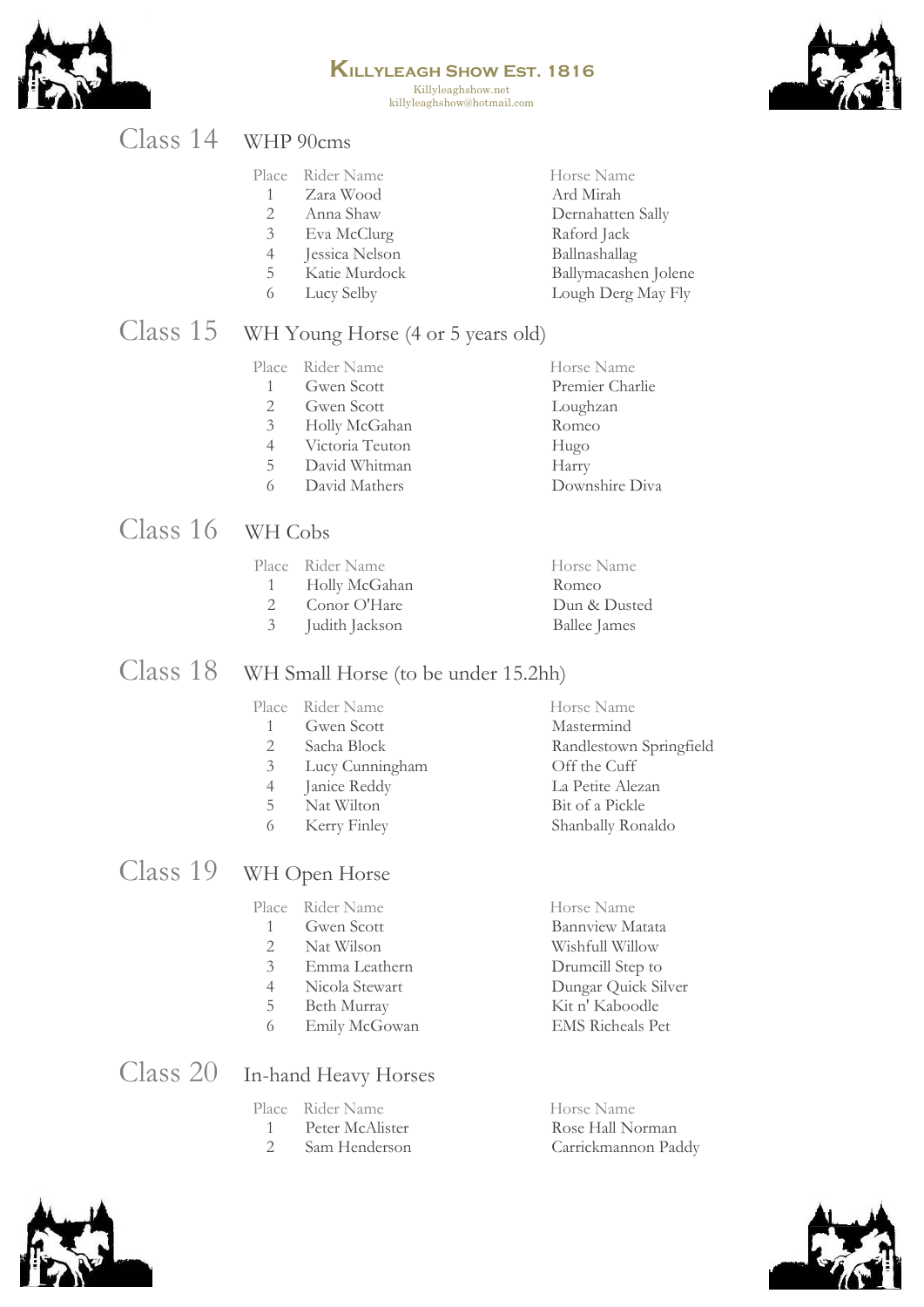

Killyleaghshow.net killyleaghshow@hotmail.com



| Class 21                   |                                                                | Ridden Heavy Horses                                                                                             |                                                                                                                           |
|----------------------------|----------------------------------------------------------------|-----------------------------------------------------------------------------------------------------------------|---------------------------------------------------------------------------------------------------------------------------|
|                            | Place<br>1                                                     | Rider Name<br>John McDermott                                                                                    | Horse Name<br>Poppy                                                                                                       |
| Class 22 4 Year Old Hunter |                                                                |                                                                                                                 |                                                                                                                           |
|                            | Place<br>$\mathbf{1}$<br>2<br>3 <sup>7</sup><br>$\overline{4}$ | Rider Name<br>Hannah Whittle<br>Gillian Neill<br>Amy Whittle<br>Lyndsay Barnett                                 | Horse Name<br>Applejack<br>Gino<br>Uptown Girl<br>Molly                                                                   |
| Class 23                   |                                                                | Lightweight Hunter                                                                                              |                                                                                                                           |
|                            | Place<br>$\mathbf{1}$<br>2<br>3 <sup>7</sup><br>4<br>5<br>6    | Rider Name<br>Emily McGowan<br>Jess Whitney<br>Leslie-ann Duke<br>Nicola Stewart<br>Niki Taylor<br>Jackie Hanna | Horse Name<br><b>EMS Richeals Pet</b><br>Edenagor Paddy<br>Consider it dun<br>Dungar Quick Silver<br>Maree Majic<br>Truly |
| Class 24                   |                                                                | Middle/Heavyweight Hunter                                                                                       |                                                                                                                           |
|                            |                                                                | Place Rider Name                                                                                                | Horse Name                                                                                                                |

|   | Place Rider Name | Horse Name            |
|---|------------------|-----------------------|
| 1 | Janice Reddy     | Ardnacashel River Lad |
|   | 2 Laura Smyth    | Vantage Point         |
|   | 3 Hannah Blakely | Bonnie McKay          |
| 4 | Roberta Hay      | Rosie                 |
| 5 | Serena Wallace   | Skipping Crystal      |
|   |                  |                       |

# Class 25 Small Ridden Hunter (horses 158cms and under)

|    | Place Rider Name | Horse Name            |
|----|------------------|-----------------------|
|    | Janice Reddy     | Dream on Calypso      |
| 2  | Robyn Catterall  | Carnsdale Irish Times |
| 3  | Gwen Scott       | Mastermind            |
| 4  | Ryan Anderson    | Pinecroft Clover      |
| 5. | Nicci Hall       | Velvet Flare          |
| 6  | Kerry Finley     | Shanbally Ronaldo     |
|    |                  |                       |

# Class 26 Ladies Hunter (may be ridden sidesaddle or astride)

|                | Place Rider Name | Horse Name            |
|----------------|------------------|-----------------------|
| 1              | Robyn Catterall  | Carnsdale Irish Times |
| 2              | Lynne Ireland    | Dowdstown Dancer      |
| 3              | Laura Smyth      | Vantage Point         |
| $\overline{4}$ | Jess Whitney     | Edenagor Paddy        |
| 5.             | Megan Bradshaw   | Rockmarshall          |
| 6              | Lesley-ann Duke  | Consider it Dun       |
|                |                  |                       |

Class 27 Lightweight Cobs (155cms and under)



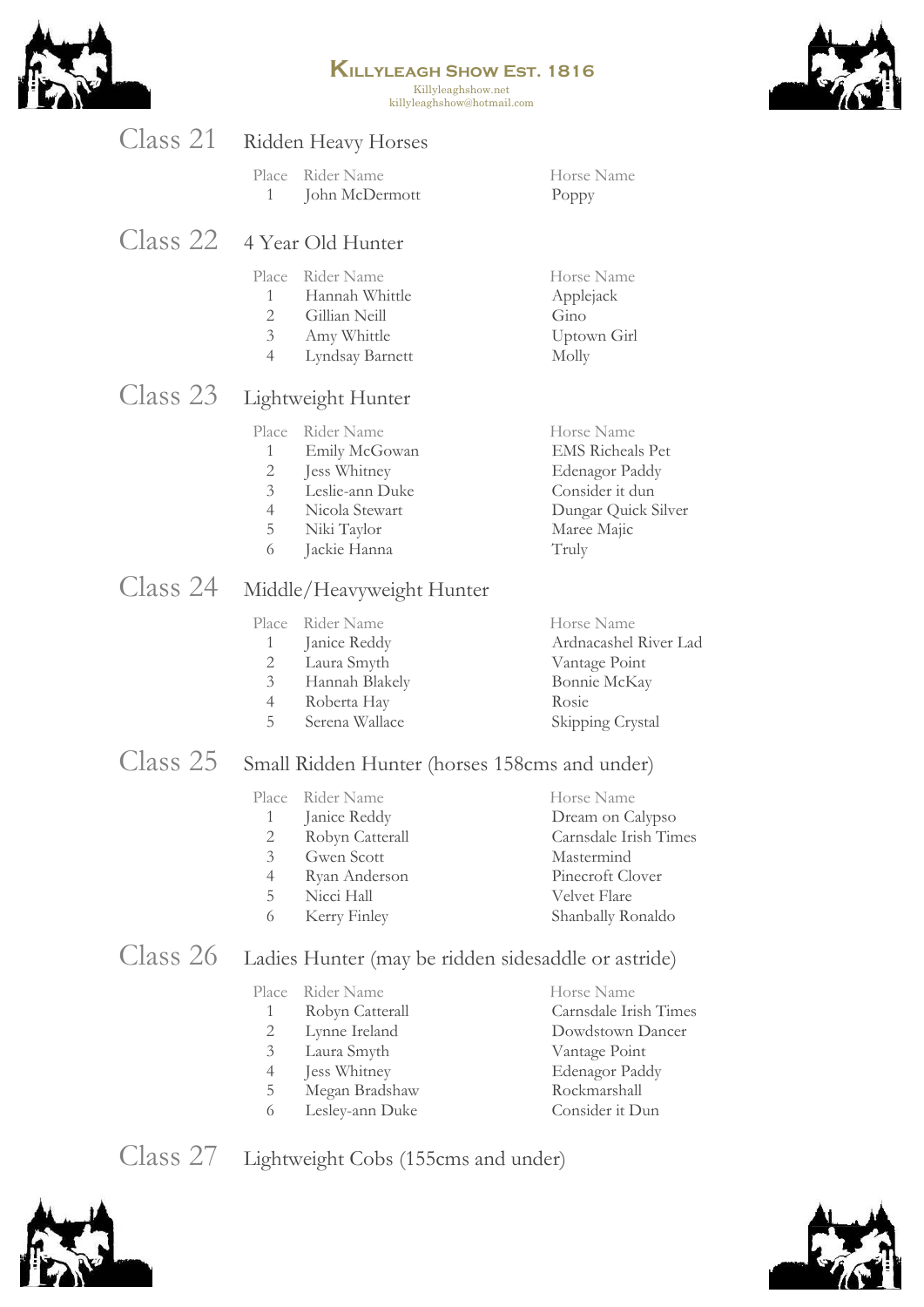

Killyleaghshow.net killyleaghshow@hotmail.com



#### Place Rider Name Horse Name

- 1 Lesley Webb Randelstown Reflections
- 2 Ryan Anderson Benvarden State Occasion
- 3 Mandy Gillespie Ash Hill Smoothie
- 4 Kelsey Graham Champagne Agent
- 5 Bronte Reid Jazz Blackjack

# Class 28 Maxi Cob

|   | Place Rider Name | Horse Name     |
|---|------------------|----------------|
| 1 | Janice Reddy     | <b>Nesbitt</b> |
| 2 | Amy Whittle      | Tommie Tucker  |
| 3 | Louise Delaney   | Mighty Marty   |

# Class 29 Coloured Horse

|          | Place Rider Name | Horse Name       |
|----------|------------------|------------------|
| $\sim$ 1 | Ryan Anderson    | Pinecroft Clover |
| 2.       | Beth Murray      | Kit n' Kaboodle  |
| $\sim$ 3 | Victoria Russell | Jigsaw Jack      |

- 
- 4 Leeann Radcliffe Inca

### Class 30 Ridden Veteran Horse (horses 15 years and over)

#### Place Rider Name Horse Name 1 Antoinette Milligan Kines Appraisal 2 Molly McCrory Send for Paddy 3 Nat Wilton Ho-Ho 4 Ryan Anderson Mounteen Rose 5 Chloe Thompson Mossbank 6 Leeann Radcliffe Inca 7 Ruth McCurry Crosskennan Monty 8 Sharon Cowan Calin King 9 Deirdragh Murphy White Touch

### Class 31 Racehorse to Riding Horse (training class)

|                           |   | Place Rider Name | Horse Name         |
|---------------------------|---|------------------|--------------------|
|                           |   | Kelsey Graham    | Prince de Beauchan |
|                           |   | Molly McCrory    | Send for Paddy     |
|                           | 3 | Louise McMinn    | News Item          |
|                           | 4 | Jane Hobson      | Glenoran Steps     |
|                           | 5 | Chloe Thompson   | Mossbank           |
|                           | 6 | Pamela Peak      | Lough Crew         |
| Class 32 Tack and Turnout |   |                  |                    |

#### Place Rider Name Horse Name

- 1 Harry Hannaway Hazel
- 3 Zara McConnell Fronbach Albert
- 4 Grace Murdock Escley Trajan
- 5 Adam Whitten Jack
- 6 Zara Reid Toffee
- 



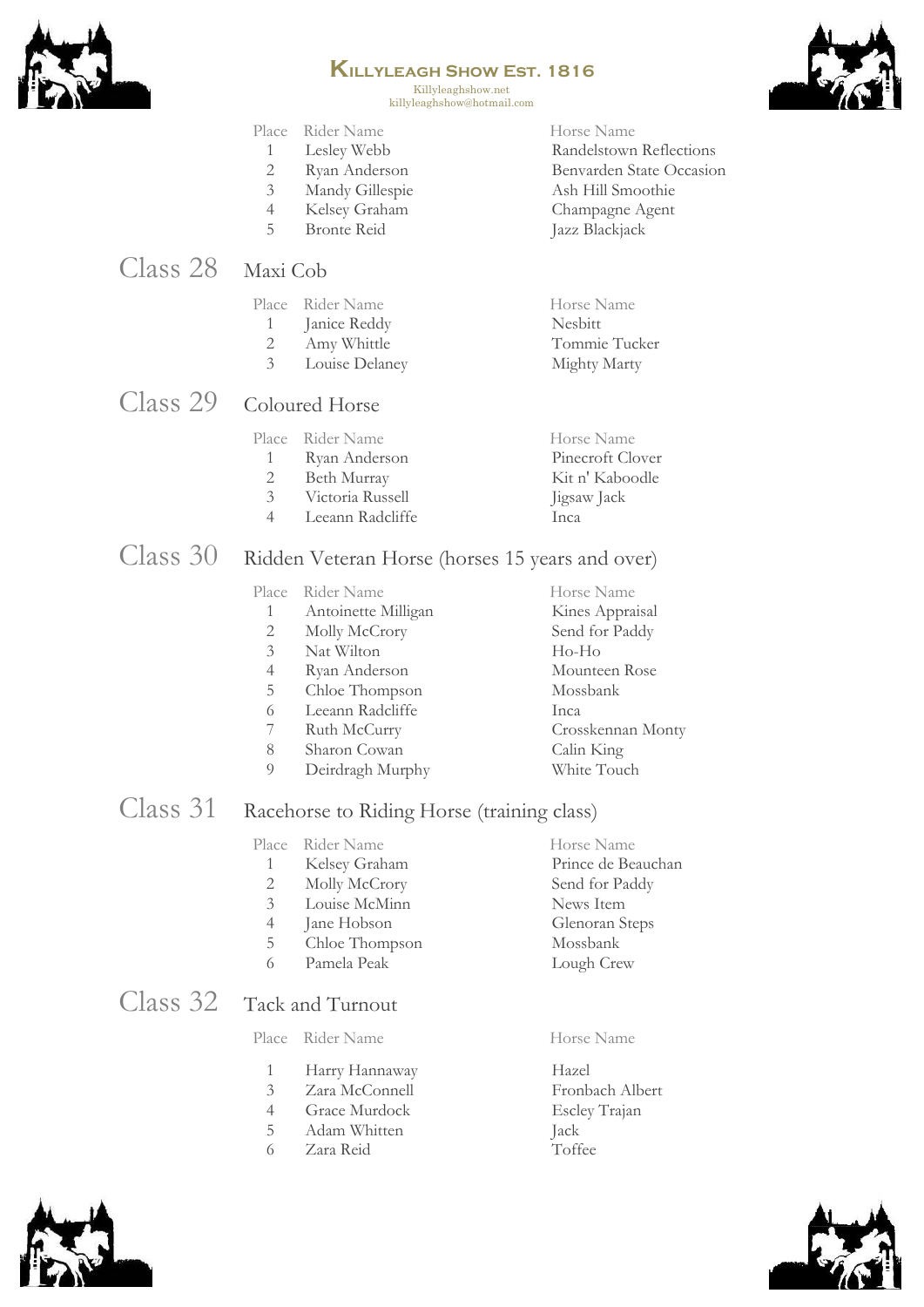

Horse Name

Horse Name

Killyleaghshow.net killyleaghshow@hotmail.com



# Class 33 Family Pony Lead Rein

| Place | Rider Name |  |
|-------|------------|--|
|       |            |  |

- 1 Charlie Beers Rhydgwillim Mellow
- 2 Zara Reid Toffee
- 3 Rhiann Gray Teddy
- 4 Megan Hannaway Bumble Bee
- 5 Charlotte Nelson Bonnie
- 6 Grace Murdock Escley Trajan
- 7 Katie Muckie Little Girl Pink
- 8 Zara McConnell Fronbach Albert

### Class 34 Family Pony First Ridden

| Place | Rider Name |
|-------|------------|
|       |            |

- 1 Heidi Martin Kennilwood Little Secret
- 2 Riona Savage Push My Buttons
- 3 Megan Ayre Barney

### Class 35 Family Ridden Pony

#### Place Rider Name Horse Name

- 1 Katie Longmuir Doro
- 2 Riona Savage Push My Buttons
- 3 Shannon Carruthers Mister Darcy
- 4 Faith Adair Rosie
- 5 Caitlyn Leebody Ronelle Bobbyjack
- 6 Ellis Pollock Sunshine

### Class 36 Coloured Pony

#### Place Rider Name Horse Name<br>1 Ellen McDonald Green Field 1 Ellen McDonald Green Field Apache 2 Emily Kirkland Two Tone Woops a 3 Riona Savage Push My Buttons 4 Caitlyn Leebody Ronelle Bobbyjack 5 Niamh Martin Mix 'n' Match

### Class 37 Ridden Veteran Pony (ponies 15 years and over)

#### Place Rider Name Horse Name 1 Aaron Dugan Springwell Surprise 2 Faith Adair Rosie

3 Ellis Pollock Sunshine

## Class 38 Open Lead Rein Pony

#### Place Rider Name Horse Name

- 1 Ellie McDowell Nightops Extravaganza
- 2 Megan Hannaway Bumble Bee
- 
- 4 Katie Muckie Little Girl Pink
- 
- 6 Zara Reid Toffee
- 
- 3 Mia McKay Glenrowan Nutcracker 5 Charlie Beers Rhydgwillim Mellow

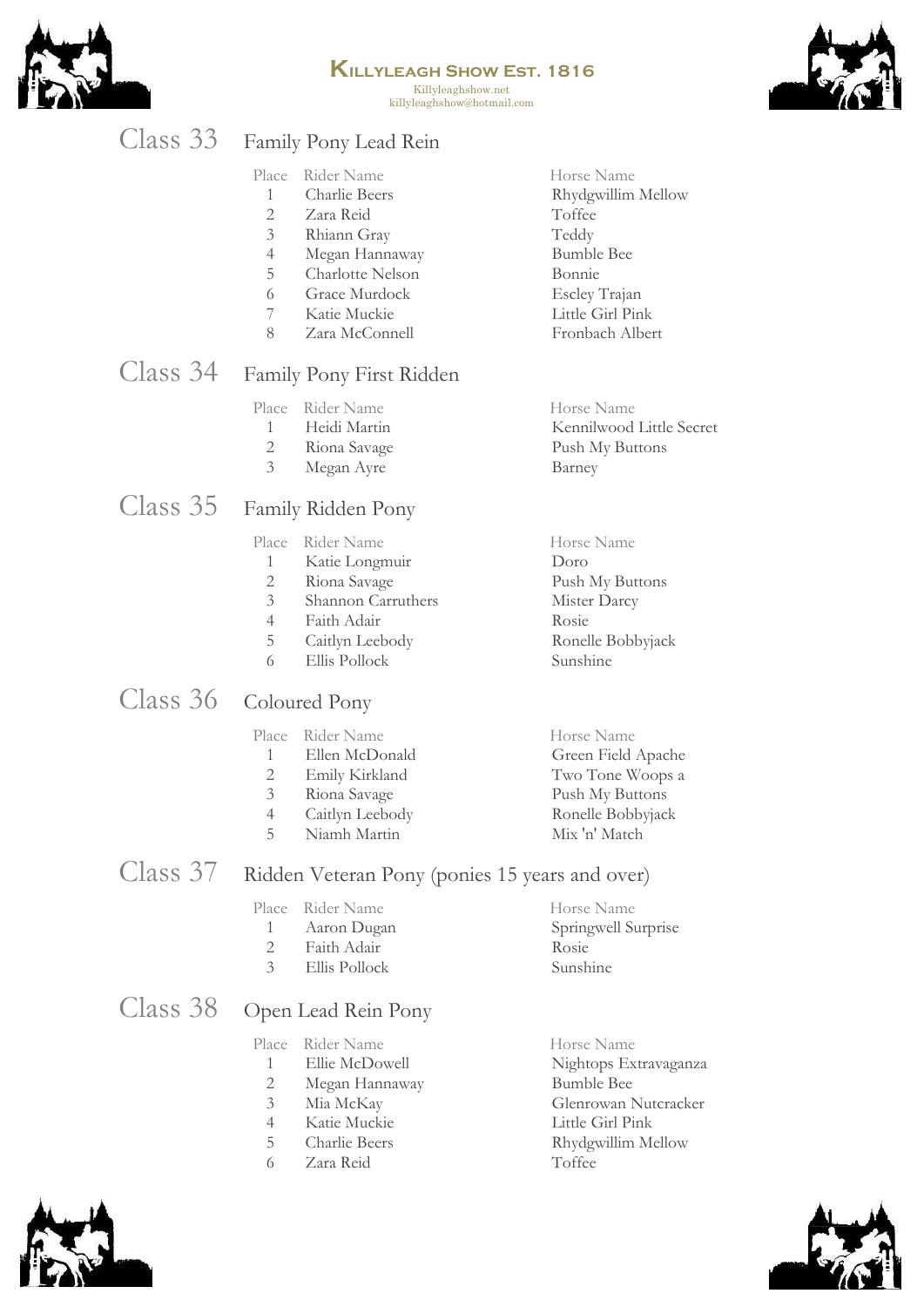

Killyleaghshow.net killyleaghshow@hotmail.com



# Class 39 Open First Ridden

| Place | Rider Name |
|-------|------------|
|       |            |

- Ellie McDowell Paplow Dancing Queen
- 
- Annabelle Hendren Marcello
- Lucy Logan Bell
- 

2 Lucy Donnan Idyllic Tyrann<br>2 Lucy Donnan Idylic Terrony Lucy Donnan Idylic Terrony Reece Leebody Glassmullen Mickey Mouse

Horse Name

# Class 40 Mixed Mountain & Moorland In-Hand

|                | Place Rider Name | Horse Name              |
|----------------|------------------|-------------------------|
|                | 1 Courtney Sloan | Immybrook Jems n Jewels |
| $2^{\circ}$    | Karen Parker     | Varna                   |
|                | 3 Travis Brodie  | Llanarw Ifan            |
| $\overline{4}$ | Celeste Walkden  | Sugar Puffs Honey       |
| - 5 -          | Adele Huddleson  | Twinkle Toes            |
|                |                  |                         |

# Class 41 12hh-13hh Show Hunter Pony

|   | Place Rider Name | Horse Name             |
|---|------------------|------------------------|
| 1 | Abby Cummiskey   | Blackjack              |
| 2 | Lucy Byrne       | Singing Sandy          |
| 3 | Ellie McDowell   | Glenhuntley Trojan Toy |
| 4 | Aaron Dugan      | Juno                   |
| 5 | Lucy Logan       | Bell                   |
|   | Annabel Ennis    | Good Luck Charlie      |

# Class 42 14hh-15hh Show Hunter Pony

|   | Place Rider Name   | Horse Name           |
|---|--------------------|----------------------|
|   | Dee Harris         | Glencaugh Driought   |
| 2 | Olivia Spencer     | Bobby                |
| 3 | Adele Huddleson    | Brookevale All Talk  |
| 4 | Sacha Block        | <b>OCS</b> Toy Story |
| 5 | Shannon Carruthers | Mister Darcy         |
| 6 | Ellis Pollock      | Sunshine             |
|   | Niamh Martin       | Mix 'n' Match        |
|   |                    |                      |

#### Class 43 Class 'A' Mountain & Moorland Ridden Small Breeds

|              | Place Rider Name | Horse Name               |
|--------------|------------------|--------------------------|
|              |                  |                          |
| $\mathbf{1}$ | Megan Houston    | Bengad Mandeake          |
| 2            | Ben Cousins      | Salbrook Yarona          |
| 3            | Reece Leebody    | Glassmullen Mickey Mouse |
| 4            | Curtis Gray      | Teddy                    |
|              |                  |                          |

# Class 44 Class 'B' Mountain & Moorland Ridden Large Breeds

#### Place Rider Name Horse Name 1 Eva McClurg Raford Jack

- 
- 
- Roz Murphy Darkies Boy Zara Wood Rathcline Supreme



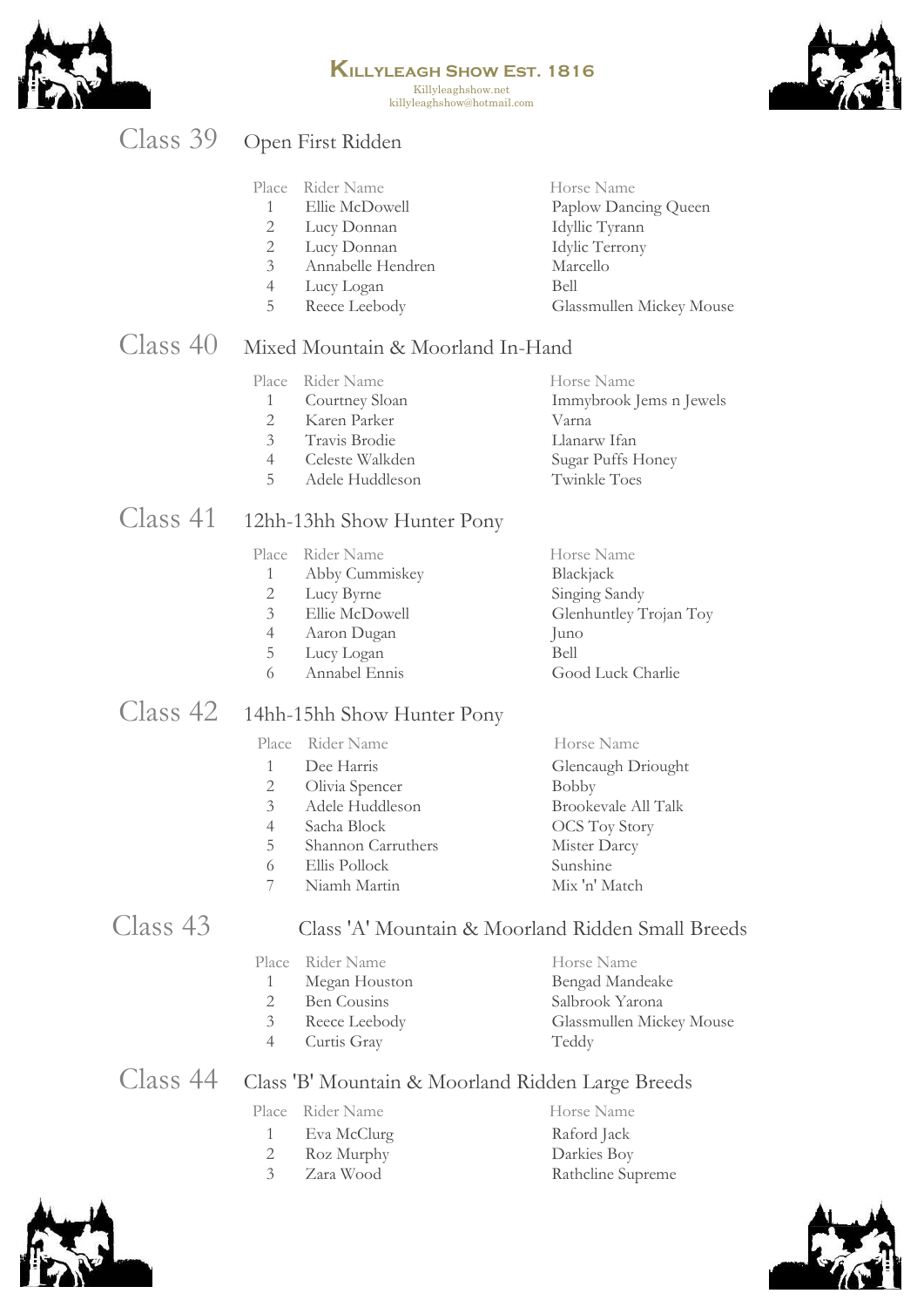



**Killyleagh Show Est. 1816** Killyleaghshow.net killyleaghshow@hotmail.com 4 Jackie Flynn Finndarragh<br>5 Rebeckah Jackson Lady Scarlet 5 Rebeckah Jackson Lady Scarlet of Heather Glen **Dog Classes** Class 45 Young handler (8 years and under) Place 1 Elyse French Mollie<br>2 Jenna Bella Bella Jenna 3 Sophia Maisie Class 46 Young handler (8 years and under) Place 1 Sarah Gypsy<br>2 Laila Ruby 2 Laila Ruby 3 Taylor Trudy **Donkey Classes** Class 49 Mare (4 years and over, with or without foal)  $\overline{P}$ 

| Ashley Brown    | Lady  |
|-----------------|-------|
| Caolan Cochrane | Dolly |
| Tristan Wallace | Fudge |
|                 |       |

Class 51 Filly (up to 3 years old)

| Place |                 |       |
|-------|-----------------|-------|
|       | - Anne Brown    | Tilly |
|       | Tristan Wallace | Luna  |

Class 52 Gelding

| Place |                 |        |
|-------|-----------------|--------|
|       | Tristan Wallace | Dougal |
|       | Caragh Cochrane | Barney |

# Class 54 Young Handlers

| Place         |                 |        |
|---------------|-----------------|--------|
|               | Caolan Cochrane | Dolly  |
| $\mathcal{P}$ | Tristan Wallace | Dougal |
|               | Caolan Cochrane | Barney |

# Class 55 Exercise Vehicle

| Place |                   |             |
|-------|-------------------|-------------|
|       | Ashley Brown      | Firecracker |
|       | - Caolan Cochrane | Barney      |

# Class 57 Ridden Donkey